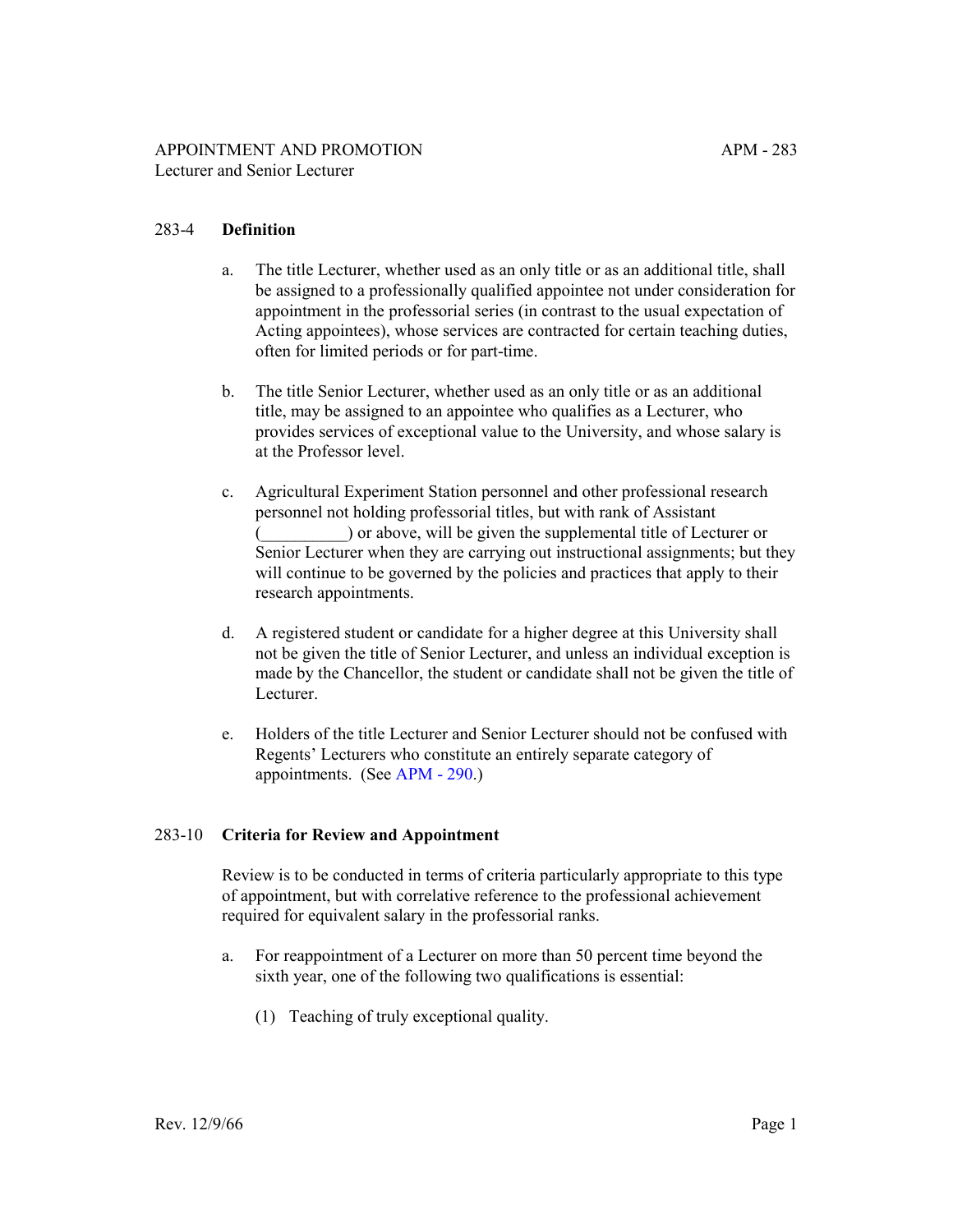- (2) Teaching so specialized in character that it cannot be done with equal effectiveness by regular faculty members or by strictly temporary appointees.
- b. In addition to the requirements of Paragraph a. above, for appointment as Senior Lecturer the appointee's salary must be at the Professor level and the appointee's services must be of exceptional value to the University.

#### 283-18 **Salary**

An authorized salary scale established for the Lecturer and Senior Lecturer titles is issued by the Office of the President.

#### 283-20 **Conditions of Employment**

- a. A Lecturer or Senior Lecturer may teach courses of any grade.
- b. This appointment will not imply the responsibility of engaging in research; but if the appointee desires to do so and the department considers the appointee competent for such work, it may provide the appropriate facilities.
- c. In view of the limited responsibilities in areas other than teaching, a Lecturer or Senior Lecturer normally will be assigned a heavier instructional load (relative to full-time-equivalent service) than that normally given to an appointee in the professorial series.
- d. A Lecturer or Senior Lecturer will not be eligible for removal expenses, since at the time of appointment the appointee is not regarded as an early candidate for appointment in the professorial series. However, a Lecturer or Senior Lecturer holding a special short-term appointment (two quarters or less) on a terminal project financed from extramural sources may receive a round-trip aircoach allowance or the equivalent when such expenses may be defrayed within the terms of the contract or grant.
- e. A Lecturer or Senior Lecturer will be ineligible for sabbatical leave. However, a full-time Senior Lecturer who has long continued to render outstanding service may be recommended to the Board of Regents for leave with salary in lieu of sabbatical leave. (See [APM - 740-11-b](http://ucop.edu/academic-personnel-programs/_files/apm/apm-740.pdf) for conditions under which leave credit may accrue.)